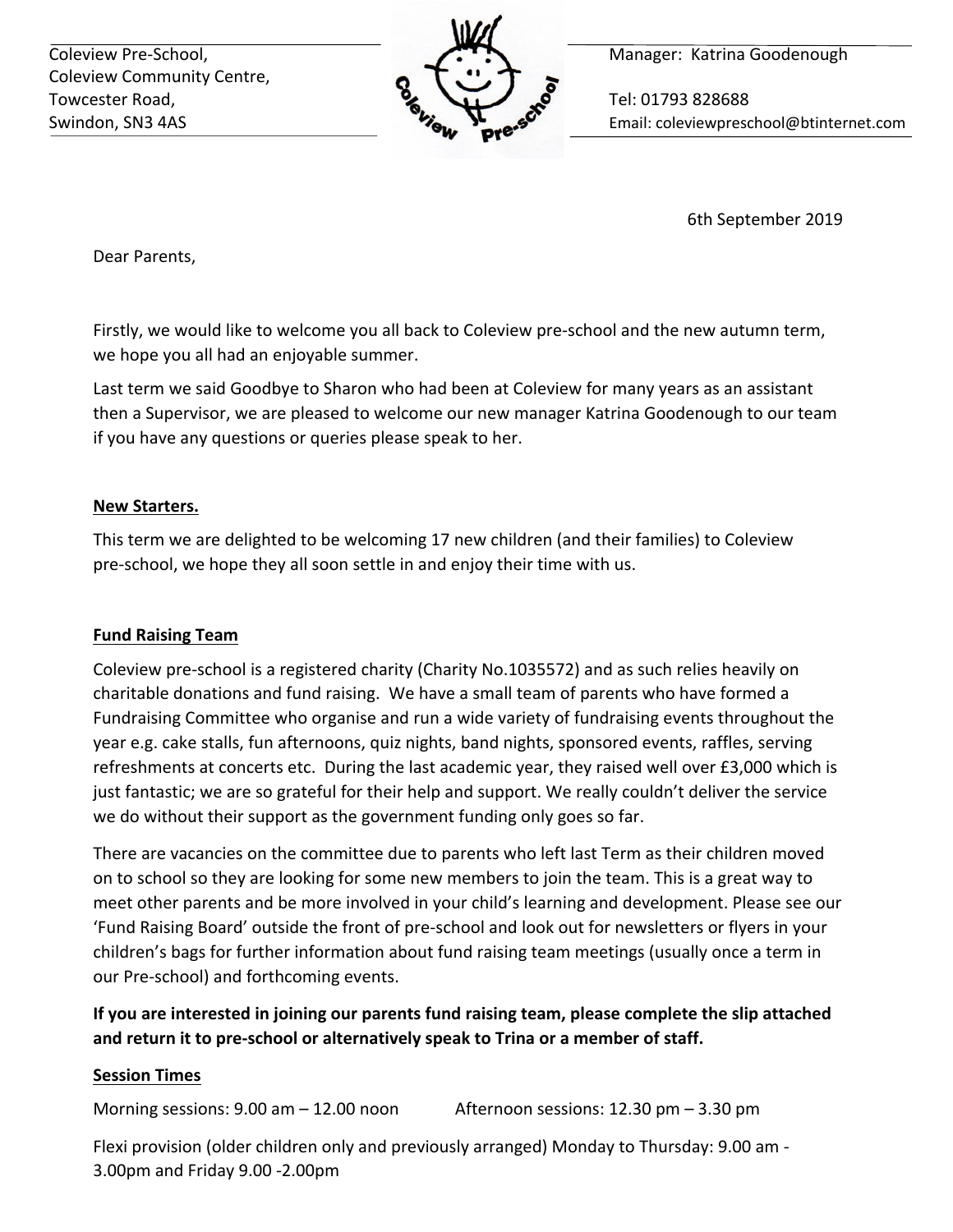### **Contact details**

During pre-school sessions it is essential that we can contact parents/carers quickly should the need arise; we would therefore appreciate it if you could inform us immediately if any contact details change.

**If you would like to check the current contact details, we have for your child please speak to a member of staff.** 

#### **Pre-school fees**

If you have any queries regarding fees or payments please contact:

#### **Lucie Purdy on: 07801 660187 or 01793 828688**

#### **Labelling**

Please ensure all children's belongings including lunchboxes are labelled clearly with their name to prevent any confusion at the end of sessions. Any items of clothing that are not labelled and not claimed for will be put in the lost property box in the foyer.

#### **Sickness**

If your child is absent from pre-school due to illness, please remember to telephone the pre-school to inform us of this. Please note: - After diarrhea or vomiting children **must be absent** from preschool for **48hrs** after the last bout of illness.

**Please note if your child has been given Calpol or Nurofen before a pre-school session then they are not well enough to attend.** 

## **Planned Absences**.

If your child is going to be absent from pre-school for any reason other than sickness please complete and sign an absence form preferably in advance. You can find this form on our website and on the noticeboard in the foyer, or please ask a member of staff if you are unable to find one.

#### **Sun Protection**

We are hoping to enjoy some late summer sunshine this term, should this happen we would appreciate it if you could apply sun protection to your child prior to them coming into pre-school and provide them with a (labelled) sun hat.

If your child does extended hours at pre-school and you would like us to reapply sun protection at lunch time, please provide pre-school with appropriate sun protection (labelled with their name)